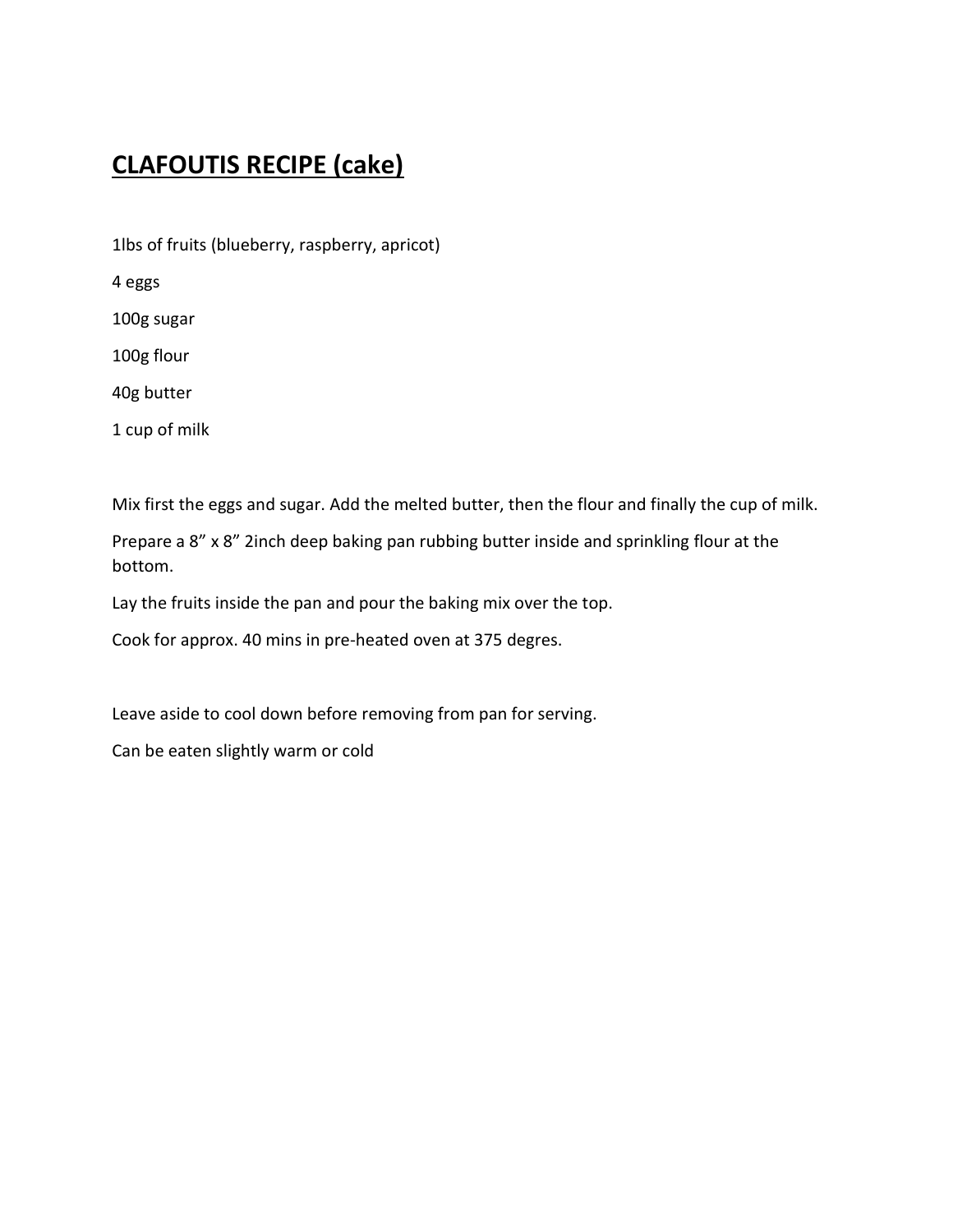#### THEIBOUDIENNE RECIPE

1⁄4 cup finely chopped parsley 2 tsp. crushed red chile flakes 6 cloves garlic, minced 2 scallions, minced 1⁄4 small yellow onion, minced salt and freshly ground black pepper, to taste 8 (4–oz.) filets grouper or red snapper

For the Thiéboudienne 1⁄2 cup canola or palm oil 2 medium yellow onions, roughly chopped 1 medium green bell pepper, stemmed, seeded, and roughly chopped 1 (12–oz.) can tomato paste 6 cups fish or vegetable stock 6 small carrots, halved crosswise 1 large eggplant, cut into large chunks, or 4 small Thai eggplants 1 medium turnip, peeled and cut into 12 wedges  $1/2$  cassava root, peeled and cut into  $11/2$ " chunks 1/3 cup dried white hibiscus flowers (optional; see below for ordering) 2 tbsp. tamarind paste 2 tbsp. fish sauce 4 cups basmati rice

Lime wedges, to serve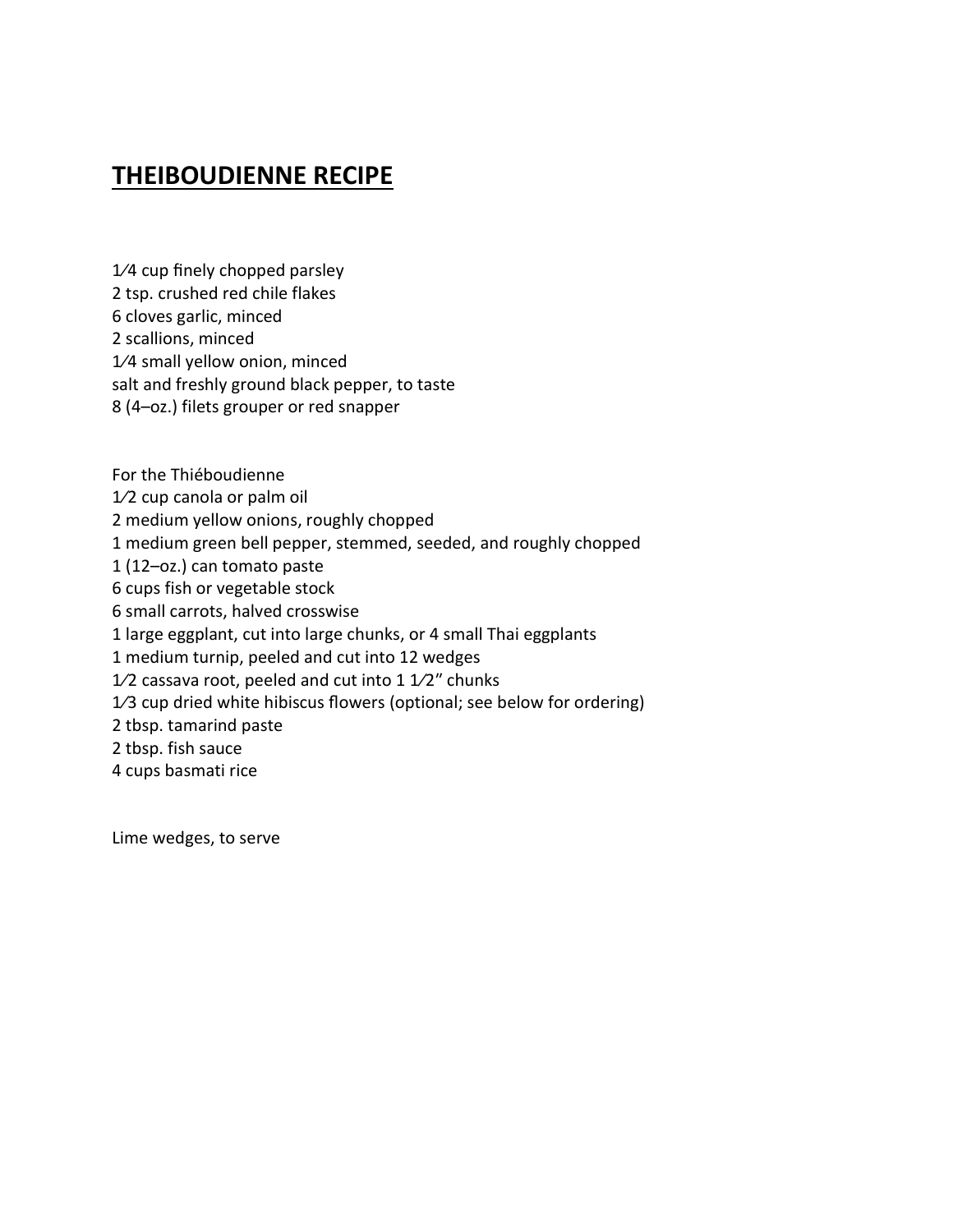## CHEW i YAPPA (Gambian Beef Stew)

2 Lbs Lean Stew meat (cut into cubes) 1 can of tomatoes (28 Oz) 1 Bell Pepper, cut in strips 1 stalk celery, sliced diagonally 1 potato, cubed 1 large carrot, sliced 1 sweet potato, cubed 1 teaspoon salt 6 tablespoon tomato paste ½ teaspoon cayenne pepper ½ cup creamy peanut butter ½ cup frozen peas, thawed

Mix the beef, tomatoes, bell pepper, celery, potato, carrot, onion, sweet potato, salt and tomato paste in a 5-quart saucepan, and mix well.

Bring to a boil, reduce heat, and simmer, covered for 1 hour, adding water if necessary.

Stir in the cayenne pepper and peanut butter.

Simmer for 1 hour longer or until the vegetables and beef are tender.

Add peas, and simmer for 5 minutes.

Serve onto a large serving plate.

Garnish with red or green pepper slices and parsley.

Serve with rice.

Serves 4 people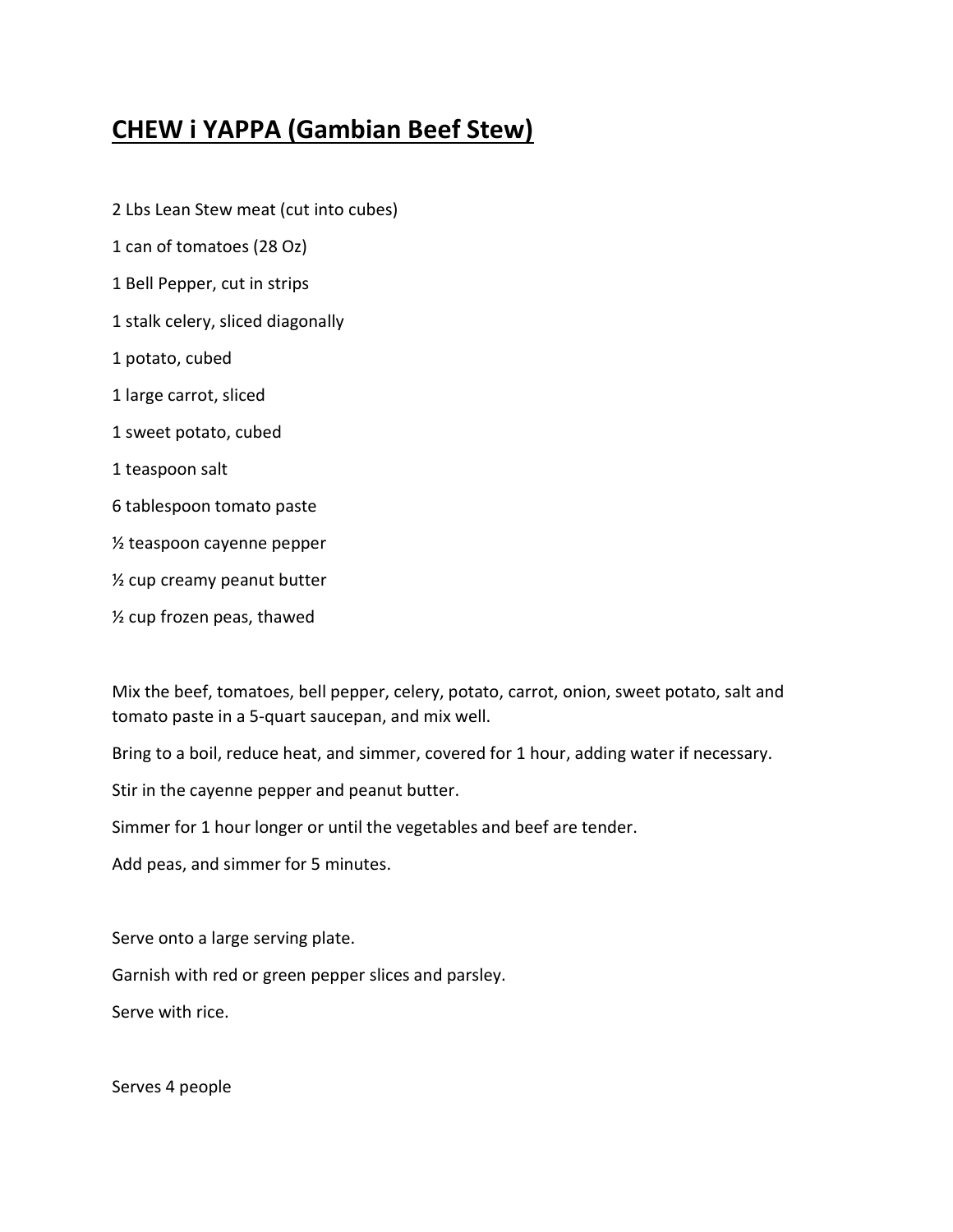### ONE BURGER WANT TO MAKE

85% - 15% Lean Beef Dried Thyme Dried Oregano Coriander / Cilantro Daikons Carrots Marin Hoisin Sauce Soy Sauce Sesame Seed Buns Pure Rice Vinegar Any Type of Bacon as sealant Mayo Siracha Jalapenos Worcestershire Sauce Brown Sugar Lemon Zest Paprika

Green Onions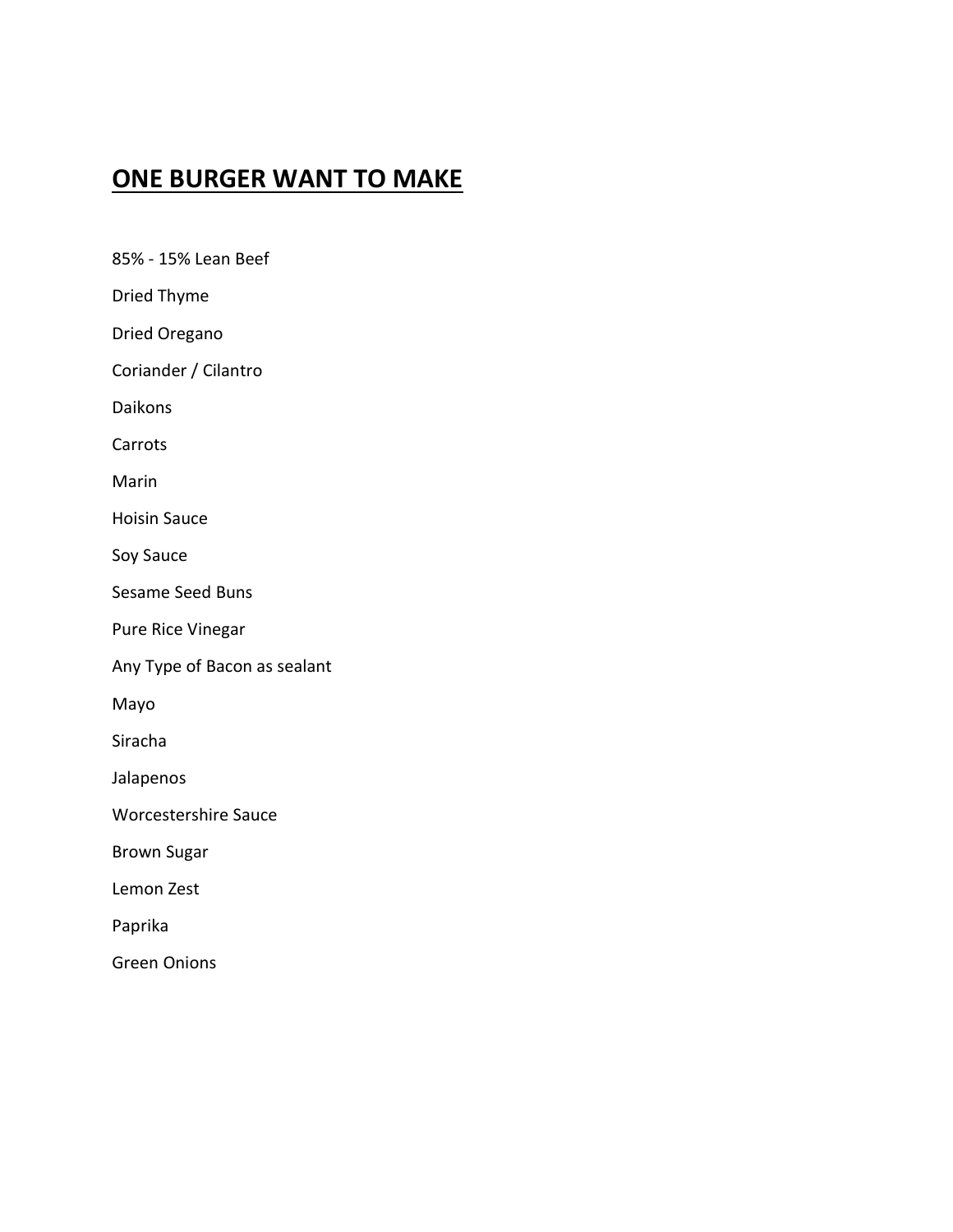# DECONSTRUCTIVE TUNA BOWL

Tuna

Tomatoes

Onion

Rice

Seaweed

Eggs

Serve Tuna with tomatoes + Onions on top of plate of white rice, medium egg and seaweed

Add salt to liking